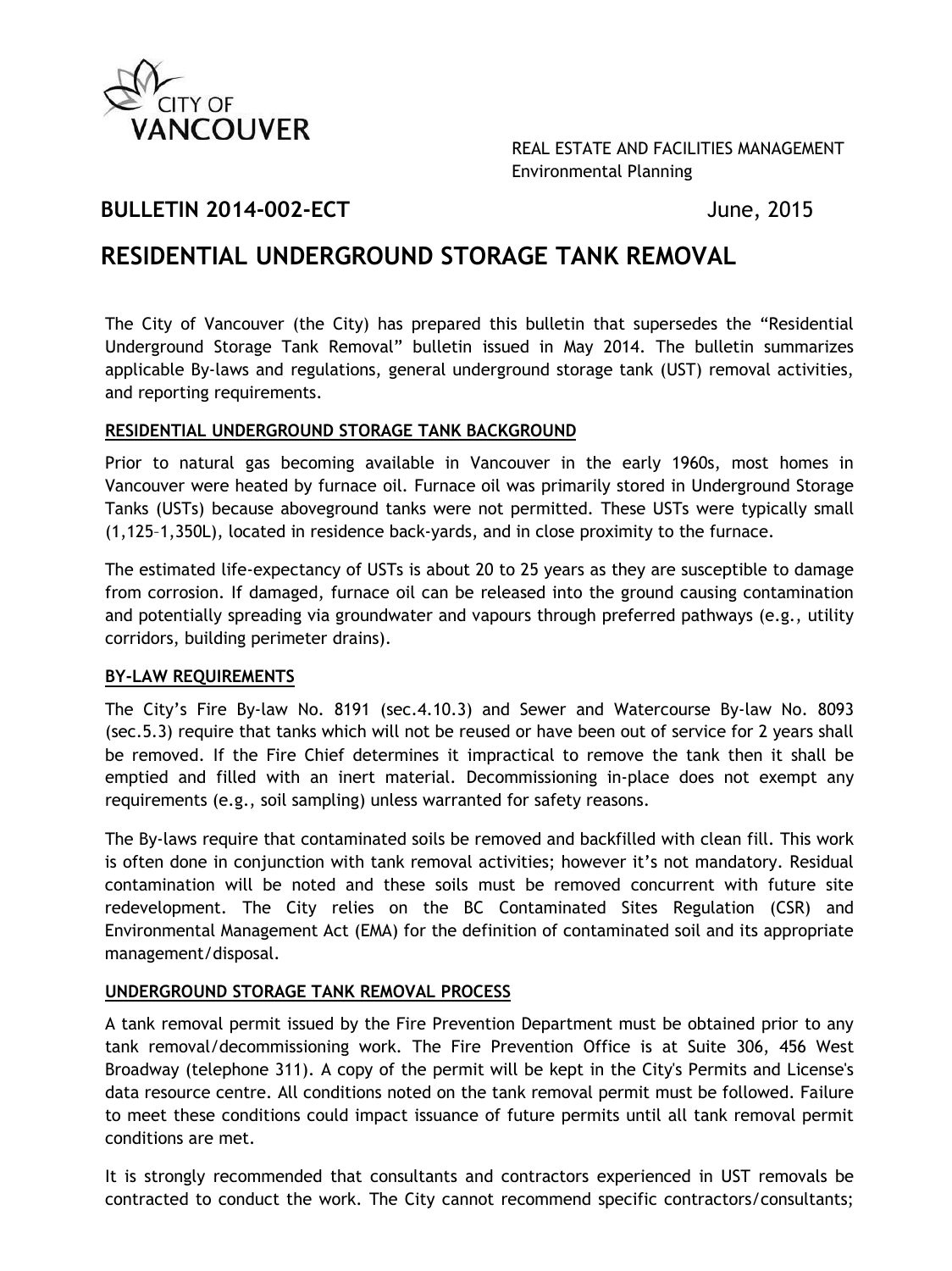however, property owners should ensure the contractors/consultants have a valid City of Vancouver business license, WorkSafeBC coverage, and appropriate insurance. Experienced contractors have a good understanding of what's required for safe and effective UST removals. They have access to licensed haulers and disposal firms to assist in liquid and solid waste disposal in order to ensure compliance with applicable provincial and municipal regulations. For information/reference only, some typical procedures for tank removal include:

- Dipping the tank to determine if there is any remaining oil.
- Pumping/draining oil and disposing at an approved disposal/recycling facility.
- Assessing the tank for explosive conditions.
- Assessing the need for additional personal protective equipment.
- If necessary, purging combustible vapours with a venturi or dry ice.
- Once safe (e.g., <10% LEL) conditions are achieved, the tank and all associated piping can be excavated.
- Inspecting the tank for visual evidence of damage or leaks.
- Cleaning (e.g., dry-scraping) the tank and proper disposal of sludge offsite.
- Rendering the tank unfit for future use (e.g., cut, crushed) and proper offsite recycling/disposal.
- Observing (e.g., observations, soil gas measurements) if there is potential soil or groundwater contamination. Smelling soils to assess presence/absence of contamination MUST be avoided. Proper PPE must be followed in accordance with WorkSafeBC guidelines.
- If contamination is suspected, the environmental consultant will direct the contractor to remove suspect soils from the bottom and sides the tank-hold.
- Offsite disposal of suspect/confirmed contaminated soils at a facility licensed/approved to receive contaminated soil.
- Collecting soil samples to confirm the target level of cleanup is achieved. A minimum of five soil samples must be collected; one from each sidewall and base of the excavation. Samples must be analyzed by a CALA<sup>[1](#page-1-0)</sup>-approved laboratory for suspect contaminants of concern. Sampling should be conducted in accordance with BC Ministry of Environment (MOE) Technical Guidance Document 1.
- If necessary, submit notifications to the MOE.

The above bullet list is not comprehensive and is provided for reference only. It should not be relied upon as complete or prescriptive about UST removal procedures. If the scope of work expands and exceeds your expected costs, it's recommended you pause work and seek a second opinion.

The City recommends a qualified environmental consultant be contracted to oversee the tank removal contractor and to confirm contaminated soils are properly assessed and removed/disposed. The consultant provides expertise that can result in effective management of contamination and sampling in accordance to industry practices/guidelines. The consultant can assist in preparing the Final Tank Removal/Closure Report which must be signed by a qualified professional (e.g., P.Eng, P.Geo, RPBio, PAg, and ASCT) as defined by the BC Ministry of Environment<sup>1</sup>.

# **Offsite Migration**

l

The MOE requires that if during any stage of the work, it is confirmed or there is reason to believe that contaminants have migrated onto a neighbouring property (including City property

<span id="page-1-0"></span> $1$  Canadian Association of Laboratory Accreditation Inc.